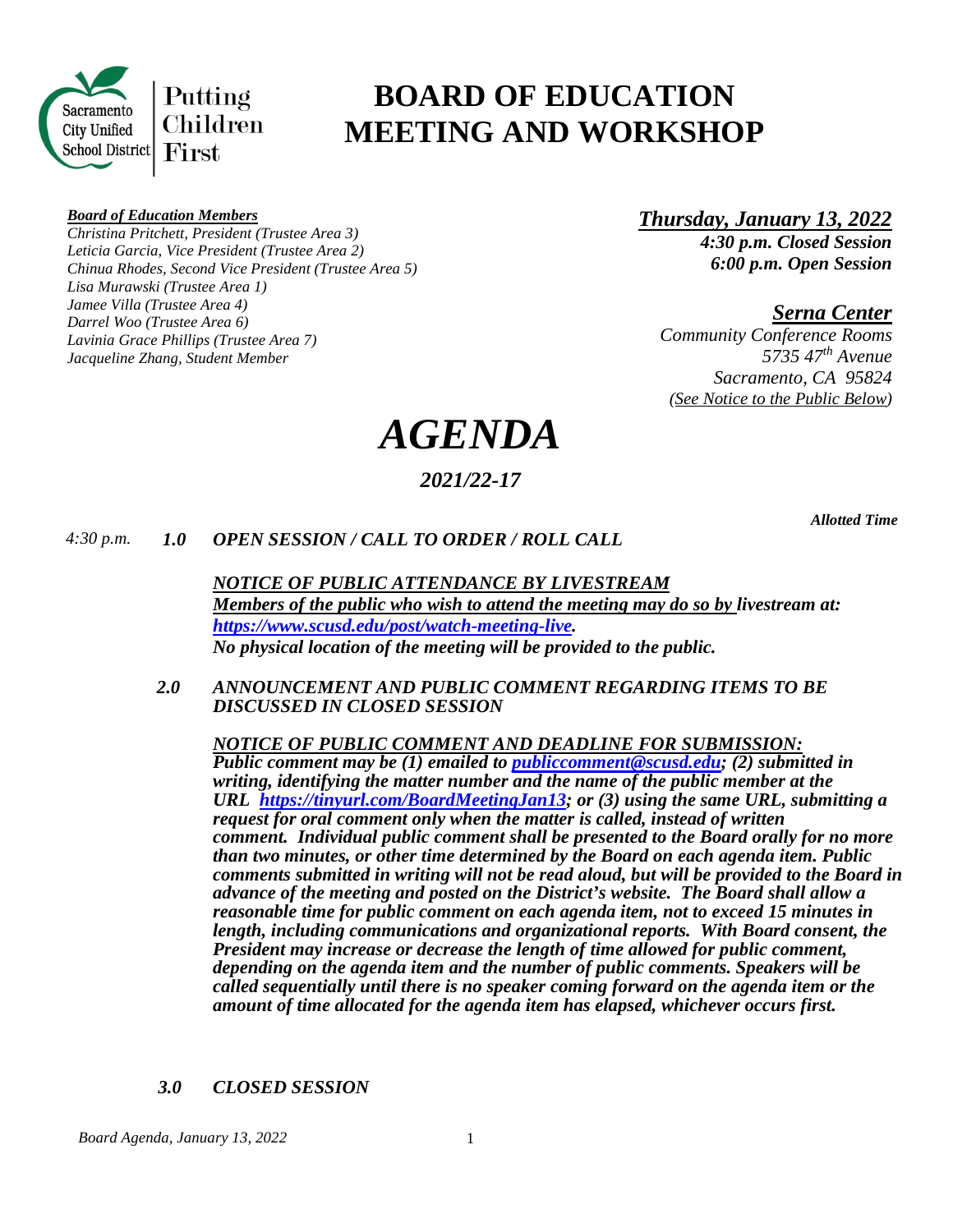*While the Brown Act creates broad public access rights to the meetings of the Board of Education, it also recognizes the legitimate need to conduct some of its meetings outside of the public eye. Closed session meetings are specifically defined and limited in scope. They primarily involve personnel issues, pending litigation, labor negotiations, and real property matters.*

- *3.1 Government Code 54956.9 - Conference with Legal Counsel: a) Significant exposure to litigation pursuant to subdivision (d)(2) of Government Code section 54956.9 (Three Potential Cases)*
- *3.2 Government Code 54957.6 (a) and (b) Negotiations/Collective Bargaining SCTA SEIU, TCS, Teamsters, UPE, Non-Represented/Confidential Management (District Representative Pam Manwiller)*
- *3.3 Government Code 54957 – Public Employee Discipline/Dismissal/Release/Reassignment*

# *6:00 p.m. 4.0 CALL BACK TO ORDER/PLEDGE OF ALLEGIANCE*

- *4.1 The Pledge of Allegiance*
- *4.2 Broadcast Statement*
- *4.3 Stellar Students – Rosemont High School Football Team to be introduced by President Pritchett*

# *6:05 p.m. 5.0 ANNOUNCEMENT OF ACTION TAKEN IN CLOSED SESSION*

*6:10 p.m. 6.0 AGENDA ADOPTION*

#### *6:15 p.m. 7.0 PUBLIC COMMENT 15 minutes*

*Public comment may be (1) emailed t[o publiccomment@scusd.edu;](mailto:publiccomment@scusd.edu) (2) submitted in writing, identifying the matter number and the name of the public member at the URL [https://tinyurl.com/BoardMeetingJan13;](https://tinyurl.com/BoardMeetingJan13) or (3) using the same URL, submitting a request for oral comment only when the matter is called, instead of written comment. Individual public comment shall be presented to the Board orally for no more than two minutes or other time determined by the Board, on each agenda item. Public comments submitted in writing will not be read aloud, but will be provided to the Board in advance of the meeting and posted on the District's website. The Board shall allow a reasonable time for public comment on each agenda item, not to exceed 15 minutes in length, including communications and organizational reports. With Board consent, the President may increase or decrease the length of time allowed for public comment, depending on the agenda item and the number of public comments. Speakers will be called sequentially until there is no speaker coming forward on the agenda item or the amount of time allocated for the agenda item has elapsed, whichever occurs first.* 

#### *8.0 SPECIAL PRESENTATION*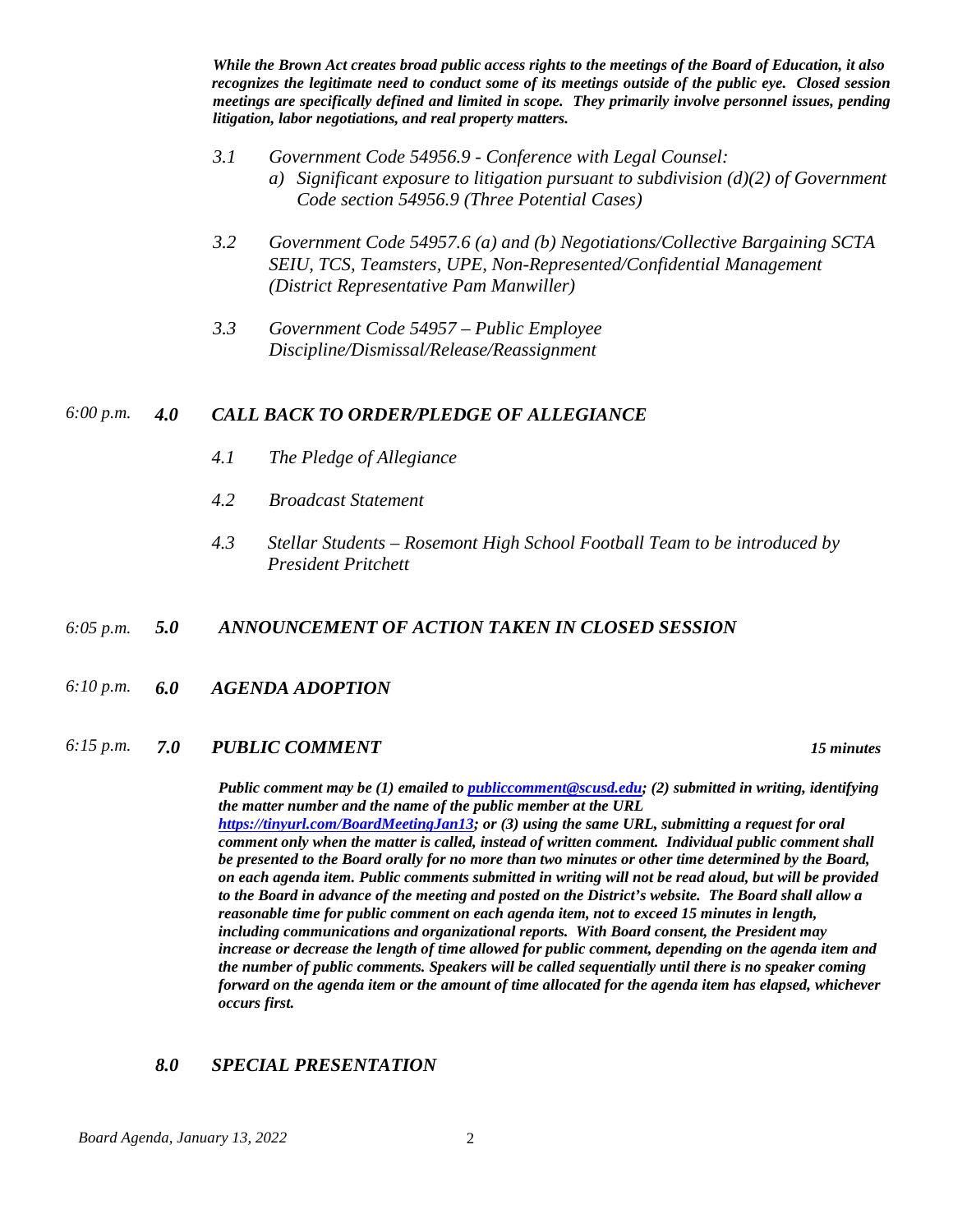| 6:30 p.m. |  |
|-----------|--|
|           |  |

- *6:30 p.m. 8.1 Update on Mandatory COVID-19 Vaccine for Eligible, Non-Exempt Students and Staff (Bob Lyons and Victoria Flores)*
- *8.2 Trustee Area Redistricting – Full Demographic Presentation with Map Options (Ken Reynolds)*
- *8.3 Local Control and Accountability Plan (LCAP) Quarterly Update (Steven Ramirez-Fong)*
- *8.4 Resolution No. 3242: 1300 Strong Resolution (Christina Espinosa)*

*Information 20 minute presentation 30 minute discussion*

*Information 15 minute presentation 15 minute discussion*

*Information 25 minute presentation 25 minute discussion*

*Action 15 minute presentation 10 minute discussion*

# *9.0 BOARD WORKSHOP/STRATEGIC PLAN AND OTHER INITIATIVES*

*8:50 p.m. 9.1 Resolution No. 3246: In Support of AB 75, Kindergarten-Community Colleges Public Education Facilities Bond Act 2022 (Rose Ramos)*

*Action 5 minute presentation 5 minute discussion (Roll Call Vote)*

#### *9:00 p.m. 10.0 COMMUNICATIONS*

| 10.1<br><b>Employee Organization Reports:</b> |
|-----------------------------------------------|
|-----------------------------------------------|

- *SCTA*
- *SEIU*
- *TCS*
- *Teamsters*
- *UPE*

*9:27 p.m. 10.2 District Advisory Committees:*

- *Community Advisory Committee*
- *District English Learner Advisory Committee*
- *Local Control Accountability Plan/Parent Advisory Committee*
- *Student Advisory Council*

*SEIU – 3 minutes TCS – 3 minutes*

*Information SCTA – 15 minutes* 

*Teamsters – 3 minutes UPE – 3 minutes* 

> *Information 3 minutes each*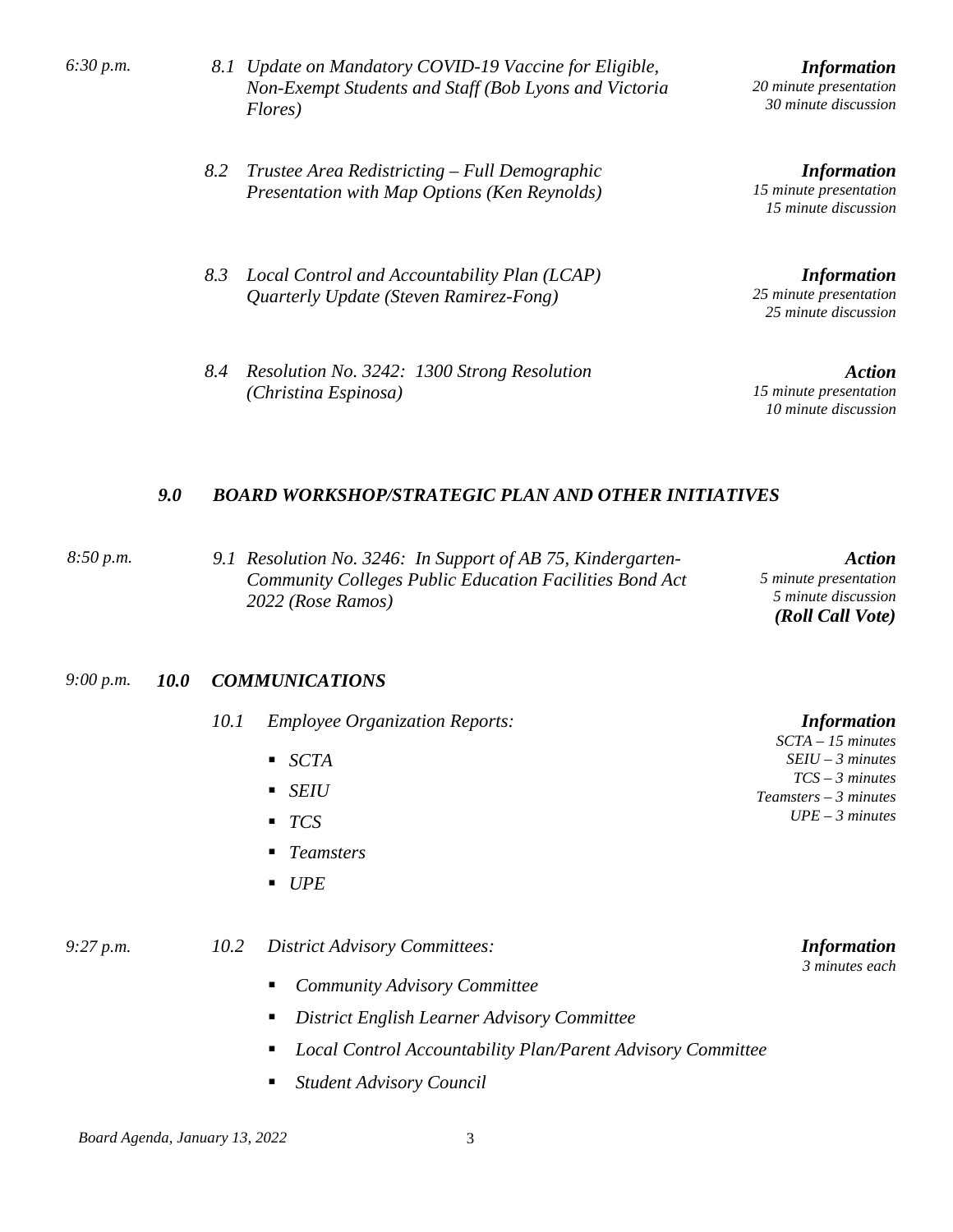|  | African American Advisory Board |  |
|--|---------------------------------|--|
|--|---------------------------------|--|

| 9:42 p.m. | 10.3 | Superintendent's Report (Jorge A. Aguilar)  | <i>Information</i><br>5 minutes  |
|-----------|------|---------------------------------------------|----------------------------------|
| 9:47 p.m. | 10.4 | President's Report (Christina Pritchett)    | <i>Information</i><br>5 minutes  |
| 9:52 p.m. | 10.5 | Student Member Report (Jacqueline Zhang)    | <i>Information</i><br>5 minutes  |
| 9:57 p.m. | 10.6 | <b>Information Sharing By Board Members</b> | <i>Information</i><br>10 minutes |

*10:07 p.m. 11.0 CONSENT AGENDA Action*

*2 minutes (Roll Call Vote)*

*Generally routine items are approved by one motion without discussion. The Superintendent or a Board member may request an item be pulled from the consent agenda and voted upon separately.*

- *11.1 Items Subject or Not Subject to Closed Session:*
	- *11.1a Approve Grants, Entitlements and Other Income Agreements, Ratification of Other Agreements, Approval of Bid Awards, Approval of Declared Surplus Materials and Equipment, Change Notices and Notices of Completion (Rose F. Ramos)*
	- *11.1b Approve Personnel Transactions (Cancy McArn)*
	- *11.1c Approve Business and Financial Report: Warrants, Checks, and Electronic Transfers Issued for the Period of December 2021 (Rose Ramos)*
	- *11.1d Approve Donations to the District for the Period of December 2021 (Rose Ramos)*
	- *11.1e Approve Resolution No. 3245: Authorizing Continued Use of Remote Teleconferencing Provisions Pursuant to AB 361 and Government Code Section 54953 (Anne Collins)*
	- *11.1f Approve Minutes of the November 18, 2021, Board of Education Meeting (Jorge A. Aguilar)*
	- *11.1g Approve Retention of Five Firms for the Construction Management Services Pool in Response to Request for Qualification (Rose Ramos)*

#### *10:09 p.m. 12.0 BUSINESS AND FINANCIAL INFORMATION/REPORTS Receive Information*

*Board Agenda, January 13, 2022* 4